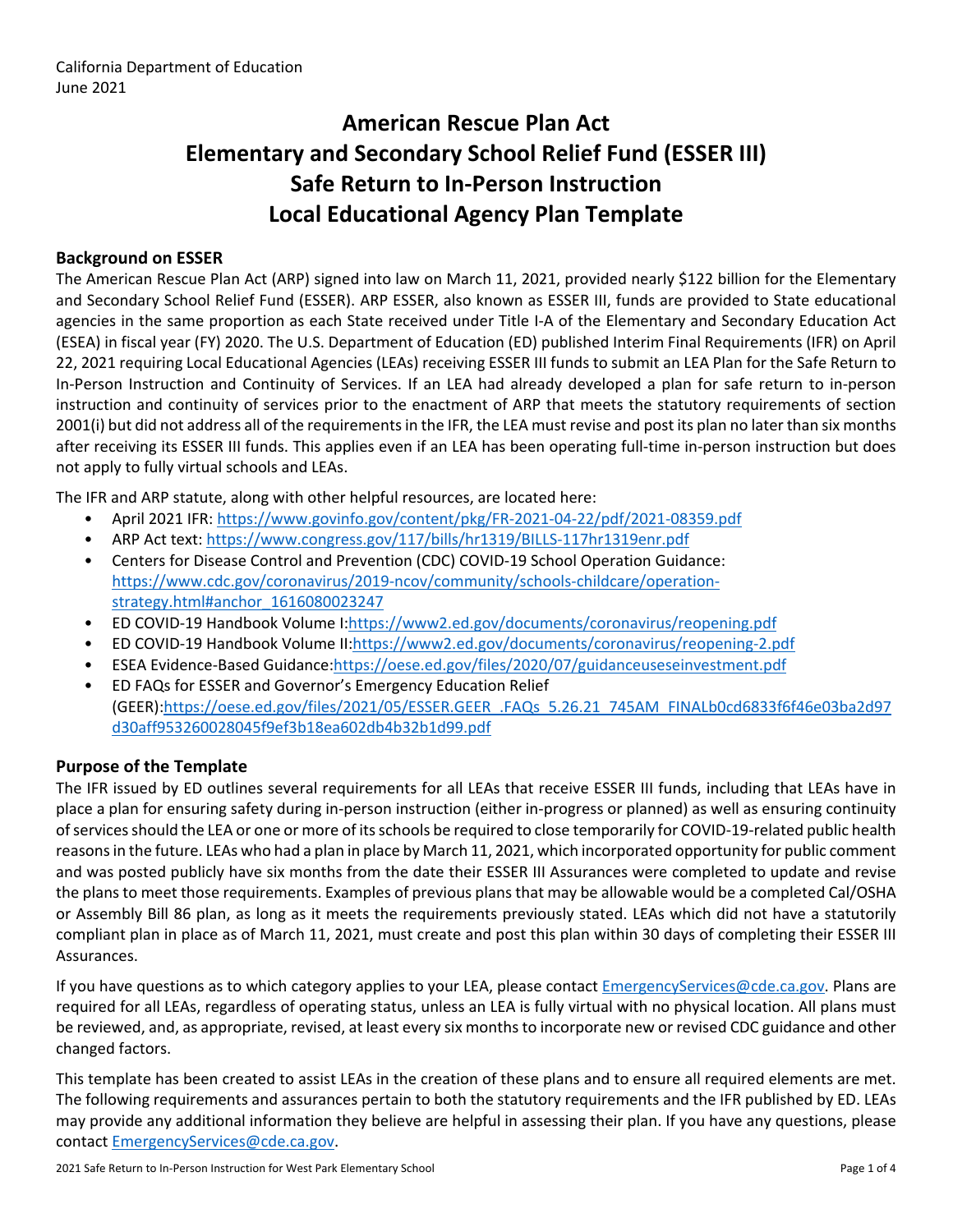### **LEA Plan for Safe Return to In-Person Instruction and Continuity of Services**

## **LEA Name:** West Park Elementary School

Option for ensuring safe in-person instruction and continuity of services:

1. Please choose one:

The LEA had a plan, as of March 11, 2021, that is already compliant with the ARP statute and will review and, as appropriate, revise it every six months to take into consideration the additional requirements of the IFR; or

NOTE: If your LEA already has a compliant plan as of March 11, 2021, and has assured such by checking the **box above, then you may skip questions 2-4 and complete the Assurance and Contact sections.**

X The LEA has amended/created a plan compliant with the IFR using this template and has posted/will post it within 30 days of completing the ESSER III Assurances.

NOTE: If checking the box above that you are using this template to meet the 30 day plan requirements, you **must respond to each question in the template.**

Please note whether the LEA has a compliant plan and include a link to the plan, or acknowledge that the LEA is submitting a new plan and will post it within 30 days of receiving funds.

West Park ESD will amend existing plan in regards to ARP statute in order to meet ESSER III requirements.

2. The LEA will maintain the health and safety of students, educators, and other school and LEA staff, and the extent to which it has adopted policies, and a description of any such policies, on each of the CDC's safety recommendations, including: universal and correct wearing of masks; modifying facilities to allow for physical distancing; handwashing and respiratory etiquette; cleaning and maintaining healthy facilities, including improving ventilation; contact tracing in combination with isolation and quarantine, in collaboration with the State, local, territorial, or Tribal health departments; diagnostic and screening testing; efforts to provide vaccinations to school communities; appropriate accommodations for children with disabilities with respect to health and safety policies; and coordination with State and local health officials.

Describe how the LEA will maintain, or continue to maintain, health and safety policies and procedures. Include a description of any adopted policies and procedures regarding the CDC's safety recommendations (or available LEA website links to such policies). Include descriptions of appropriate accommodations adopted and coordination efforts conducted with outside State and local health officials. Please include or describe current public health conditions, applicable State and local rules and restrictions, and other contemporaneous information that informs your decision-making process.

West Park will address the health & safety of students, educators, and other staff personnel in the safe return to in-person instruction plan. The LEA has adopted a safe return transition plan aligned and updated with the public health department recommendations, along with the division of occupational safety and health (Cal-OSHA and the center of disease control (CDC). West Park is going to update and create a plan with health information and aligned with appropriate policies and procedures. Along with the plan, the most current COVID-19 conditions will be identified. The plan will be consistent with the rules and regulations articulated with the Fresno County Department of Health.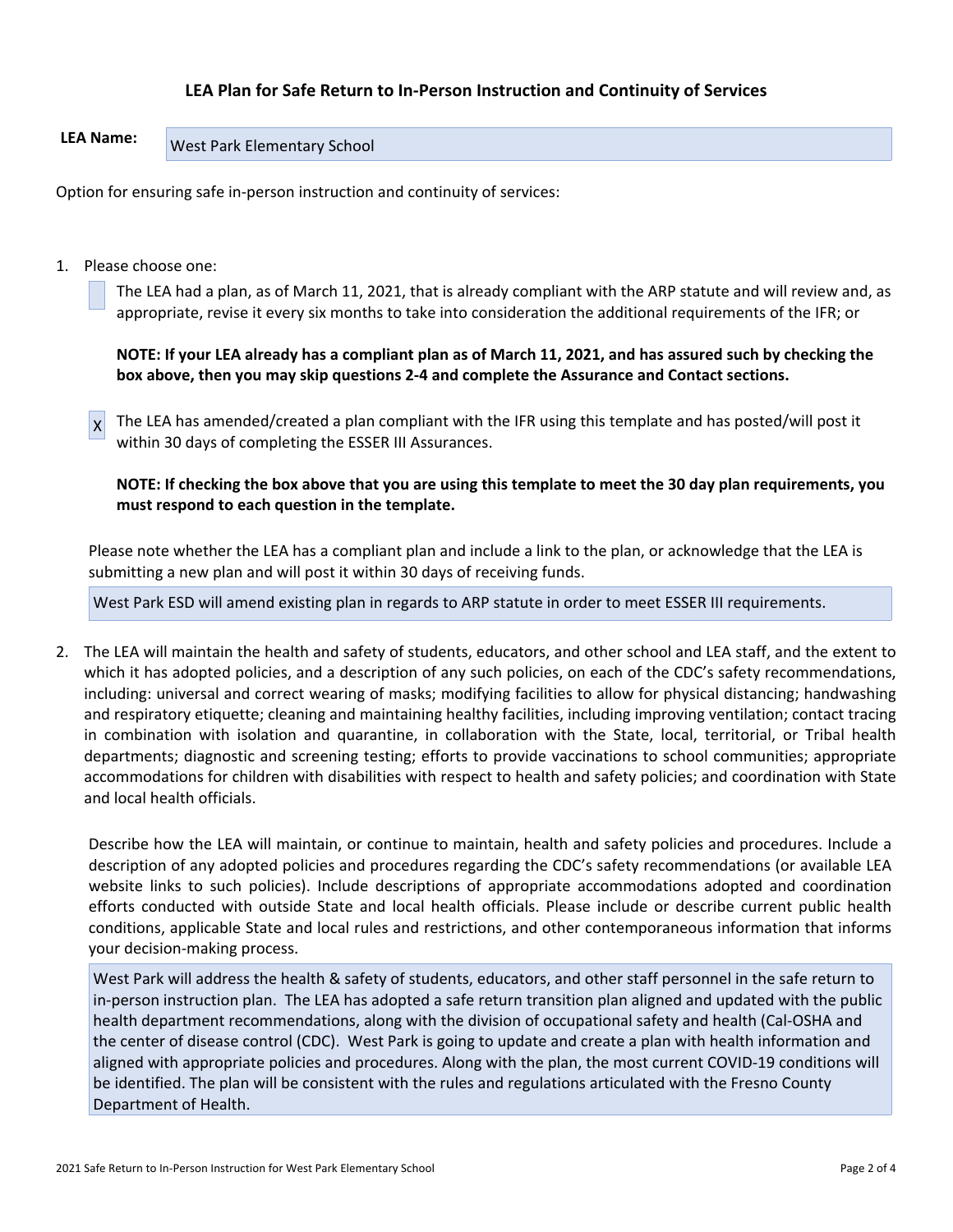3. The LEA will ensure continuity of services, including but not limited to services to address students' academic needs and students' and staff social, emotional, mental health and other needs, which may include student health and foodservices.

Describe how the LEA will ensure continuity of services in case isolation, quarantine, or future school closures are required, including how the LEA will meet the needs of students with disabilities and English learners.

West Park will address continuity of services, student academic needs and health and food services in case future closures are required. These will be included in the safety return in-person plan and will meet the needs of all students with disabilities and English Learners. West Park will update the re-opening plan which identified four levels of transition - from full opening to blended to home learning. These phases will be updated by current information provided by CDC and CAL/OSHA requirements and recommendations.

4. The LEA sought public comments in the development of its plan and took those comments into account in the development of its plan.

Describe the LEA's policy or practice that provided the public with an opportunity to provide comments and feedback and the collection process. Describe how any feedback was incorporated into the development of the plan.

In the development of the return to in-person plan, West Park will provide opportunities for stakeholders feedback (including staff, students, and parents). As feedback is gathered, it will be considered towards the development of the plan. Public comment for the plan will be available on the district website and at the school site for a minimum of seven days. Information from public comment will be considerd towards the development of the plan. As the plan is developed, updates will be communicated to the school's stakeholder community.

In addition, the LEA provides the following assurances:

- X The LEA has made (in the case of statutorily compliant plans) or will make (in the case of new plans) its plan publicly available no later than 30 days after receiving its ARP ESSER allocation.
	- o Please insert link to the plan: [https://www.westpark.k12.ca.us](https://www.westpark.k12.ca.us/)
- X The LEA sought public comment in the development of its plan and took those public comments into account in the development of its plan.
- X The LEA will periodically review and, as appropriate revise its plan, at least every six months.
- X The LEA will seek public comment in determining whether to revise its plan and, if it determines revisions are necessary, on the revisions it makes to the plan.
- $\chi$  If the LEA revises its plan, it will ensure its revised plan addresses each of the aspects of safety currently recommended by the Centers for Disease Control(CDC), or if the CDC has revised its guidance, the updated safety recommendations at the time the LEA is revising its plan.
- $X$  The LEA has created its plan in an understandable and uniform format.
- $\chi$  The LEA's plan is, to the extent practicable, written in a language that parent can understand, or if not practicable, orally translated.
- X The LEA will, upon request by a parent who is an individual with a disability, provide the plan in an alternative format accessible to that parent.

The following person or persons is/are the appropriate contact person for any questions or concerns about the aforementioned plan.

Please list name(s), title(s), address, county, and contact information for the person or persons responsible for developing, submitting, and amending the LEA plan.